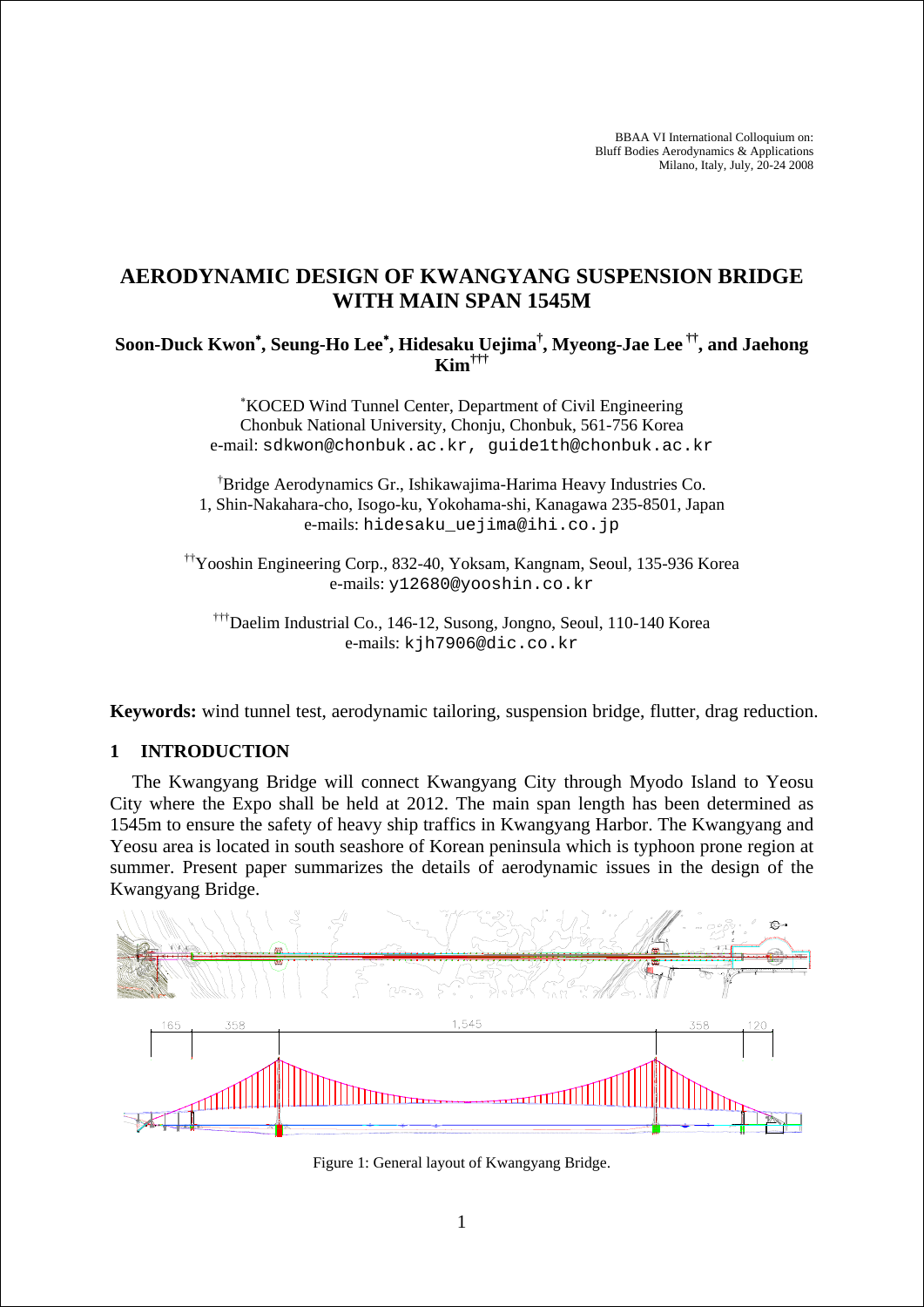### **2 AERODYNANMIC DESIGN PROCEDURE**

General procedure for aerodynamic design of Kwangyang Bridge is given in Fig. 2. In the first stage of design, preliminary cross sectional shape of the girder was derived based on the design code and computational fluid-structural interaction analysis. Wind climate analysis was also performed in conjunction with basic design.

The cross sectional shape of main girder was gradually modified from the section model tests with three different scales to maximize aerodynamic stability and to minimize drag force. Global analysis combined structural model and aerodynamic data were carried out to provide necessary data for the detail design. Finally the aerodynamic stability was confirmed from the full bridge tests for completion as well as construction stage.



Figure 2: General procedure for aerodynamic design.

#### **3 WIND CLIMATE STUDY**

Wind data of two weather stations within 20km of the bridge site were used for estimating the design wind speed from the probability analysis based on extreme distribution. The estimated basic wind speeds for 200 years return period were different almost 25% from each other. Additional efforts were given to predict actual wind velocity at the site.

Basic wind speed was predicted again from Monte Carlo based typhoon simulation. Moreover computational wind field analysis for topographical model near the bridge site and short time field measurement for calibration of the numerical model were performed. However the wind speed estimated from four different ways were divided into two groups, and the conservative result was adopted finally.

The 10 minute averaged basic wind speed at 10m height was 40.4m/s, and design wind speed was 62.5m/s at girder height. Critical wind velocity for aerodynamic instability was evaluated from the reliability analysis. The safety factor corresponding to reliability index 4.0 was 1.3, and critical wind velocity became 81.6m/s consequently. Wind monitoring from 50m high tower has initiated from 2006 in order to acquire actual wind information at bridge site.

## **4 OPTIMIZATION OF GIRDER SHAPE**

#### **4.1 Girder shape**

Basic cross section for main stiffening girder started from the ordinary single steel box section shown in Fig. 3(a). However, it was found that single box might not be feasible for main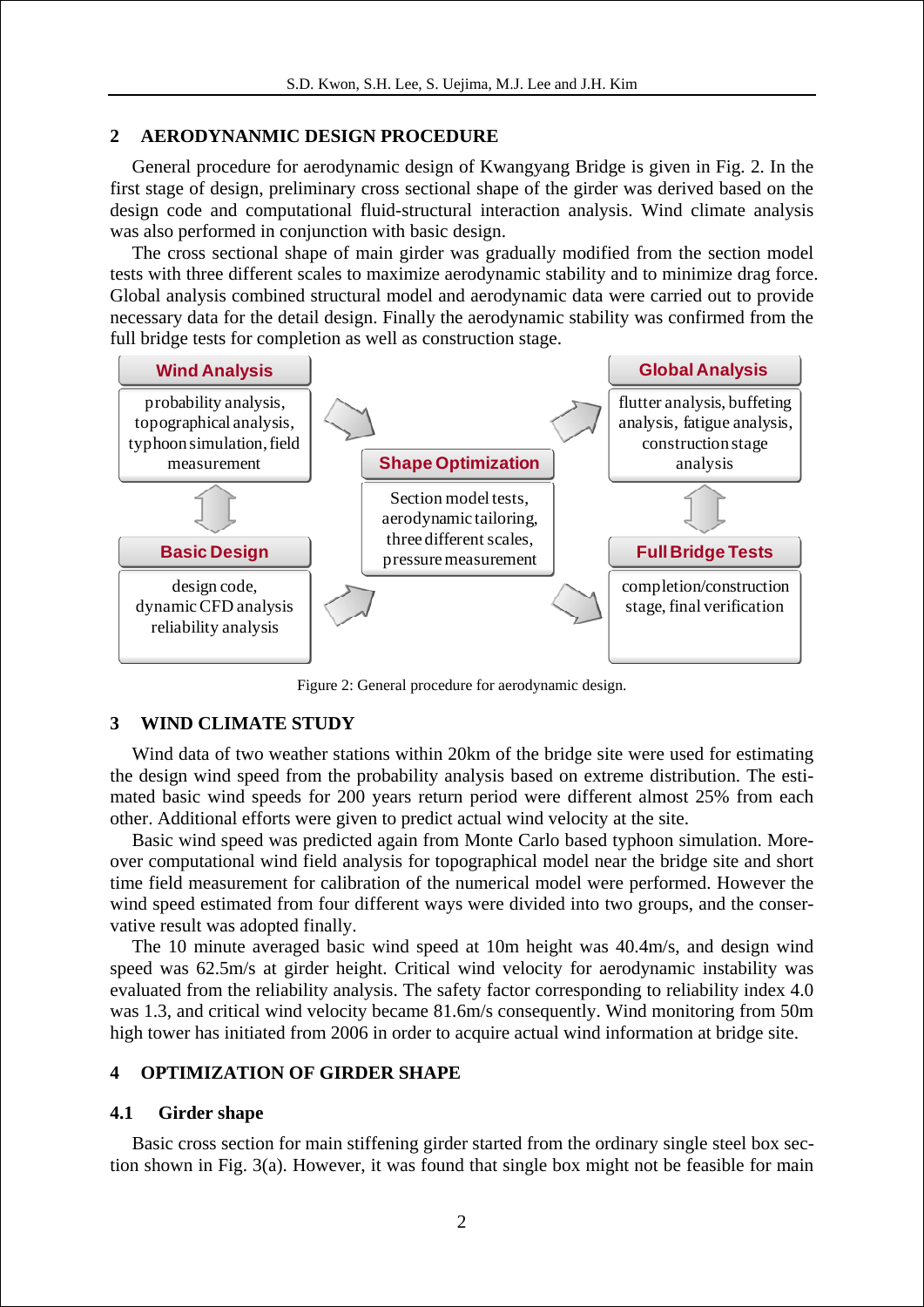girder of Kwangyang Bridge which required critical wind velocity over 80m/s. Based on the experience of aerodynamic design of long span cable-supported bridges such as Messina[1], Xihoumen<sup>[2]</sup>, Stonecutter<sup>[3]</sup> et al., twin box section shown in Fig. 3(b) was adopted to ensure the stability.

The girder shape was improved from section model tests with 1/100 and 1/70 scale models at the wind tunnels of Hyundai Engineering and Construction Company. Gap size between twin boxes was minimized to 4.3m which is the smallest among such kind of girders. Although flutter onset velocity of the section in Fig. 3(c) exceeded 120m/s, it was inevitable to modify the cross section because of severe vortex-induced vibration. The edge shape and angle of bottom flange were modified again, and then the section shown in Fig. 3(d) was found after the iterative tests.



Figure 3: Modification of cross sectional shapes

Even though the cross section with gantry crane rails at its bottom flange showed good aerodynamic performance, drag force acting on girder was significantly increased because of the rails. After several trials such as placing the rails at various positions or attaching a flow guide vane used in Stonecutter Bridge[3], the final solution was burying the crane rails inside the edge fairing as shown Fig. 3(e) and Fig. 4.





Table 1: Mean pressure and drag force distributions.

## **4.2 Curb and railing**

The effects of curb and railing on flutter onset velocity and drag force were studied from the 1/30 scale model tests. Fig. 4 shows the various curbs and railings used at the tests. It was found that drag coefficient of the section without curb and railing was just half of the section